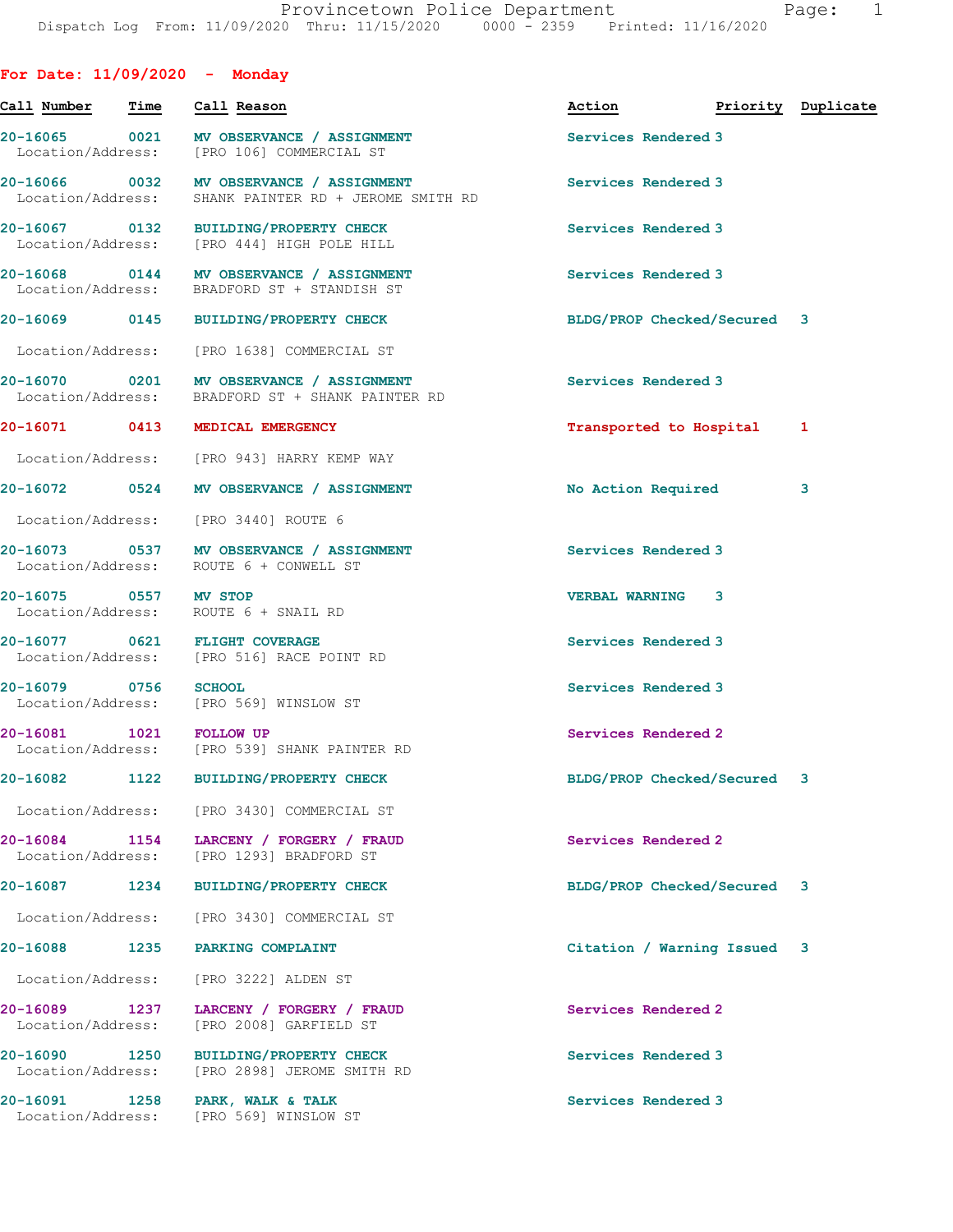20-16092 1300 LOST PROPERTY Services Rendered 3

Location/Address: [PRO 542] SHANK PAINTER RD

| 'aqe: |  |
|-------|--|
|       |  |
|       |  |

|                                                               | 20-16093 1323 MEDICAL EMERGENCY<br>Location/Address: [PRO 733] BRADFORD ST           | <b>PATIENT REFUSAL 1</b>    |
|---------------------------------------------------------------|--------------------------------------------------------------------------------------|-----------------------------|
| Refer To Accident: 20-67-AC                                   | 20-16094 1329 MV HIT & RUN<br>Location/Address: CONANT ST + COMMERCIAL ST            | Services Rendered 2         |
|                                                               | 20-16096 1426 HARASSMENT / THREATS<br>Location/Address: [PRO 2333] TELEGRAPH HILL RD | Could Not Locate 2          |
|                                                               | 20-16097 1502 SERVICE CALL - POLICE<br>Location/Address: [PRO 569] WINSLOW ST        | Services Rendered 3         |
|                                                               | 20-16098 1512 SERVICE CALL - POLICE<br>Location/Address: [PRO 516] RACE POINT RD     | Services Rendered 3         |
| Location/Address: [PRO 3440] ROUTE 6                          | 20-16100 1621 MV OBSERVANCE / ASSIGNMENT                                             | Services Rendered 3         |
| 20-16101 1631 MV STOP<br>Location/Address: ROUTE 6 + SNAIL RD |                                                                                      | <b>VERBAL WARNING 3</b>     |
| 20-16103 1702 ASSAULT                                         |                                                                                      | Referred to Other Agency 1  |
|                                                               | Location/Address: [PRO 2543] MACMILLAN WHARF                                         |                             |
|                                                               | 20-16104 1904 LARCENY / FORGERY / FRAUD<br>Location/Address: [PRO 131] COMMERCIAL ST | Services Rendered 2         |
| 20-16105 1907 LOST PROPERTY                                   | Location/Address: [PRO 3296] SHANK PAINTER RD                                        | Services Rendered 3         |
| 20-16107 2302 NOISE COMPLAINT                                 | Location/Address: [PRO 2483] COMMERCIAL ST                                           | <b>GONE ON ARRIVAL 3</b>    |
|                                                               | 20-16108 2335 BUILDING/PROPERTY CHECK                                                | BLDG/PROP Checked/Secured 3 |
|                                                               | Location/Address: [PRO 539] SHANK PAINTER RD                                         |                             |
| For Date: $11/10/2020 -$ Tuesday                              |                                                                                      |                             |
| 20-16110                                                      | 0541 BUILDING/PROPERTY CHECK                                                         | BLDG/PROP Checked/Secured 3 |

| 40 10110 <b>10</b>              | <b>DUIDING/FRUFBRII CHECK</b>                                                 | babe, FROF CHECKEY, BECULEY 5 |   |
|---------------------------------|-------------------------------------------------------------------------------|-------------------------------|---|
|                                 | Location/Address: [PRO 1778] SHANK PAINTER RD                                 |                               |   |
| 20-16111 0542 ASSIST CITIZEN    | Location/Address: [PRO 539] SHANK PAINTER RD                                  | Services Rendered 3           |   |
| 20-16112 0556 911 - GENERAL     |                                                                               | No Action Required            | 3 |
|                                 | Location/Address: [PRO 1952] COMMERCIAL ST                                    |                               |   |
| 20-16113 0604                   | SERVICE CALL - POLICE<br>Location/Address: [PRO 516] RACE POINT RD            | Services Rendered 3           |   |
| 20-16116 0706                   | <b>HAZARDS</b>                                                                | Referred to Other Agency 2    |   |
|                                 | Location/Address: [PRO 2805] BRADFORD ST EXT                                  |                               |   |
| 20-16117 0722 MEDICAL EMERGENCY | Location/Address: [PRO 1185] COMMERCIAL ST                                    | PATIENT REFUSAL 1             |   |
|                                 | 20-16118 0758 SERVICE CALL - POLICE<br>Location/Address: [PRO 569] WINSLOW ST | Services Rendered 3           |   |
|                                 | Location/Address: [PRO 2368] SHANK PAINTER RD                                 | <b>False Alarm</b><br>1       |   |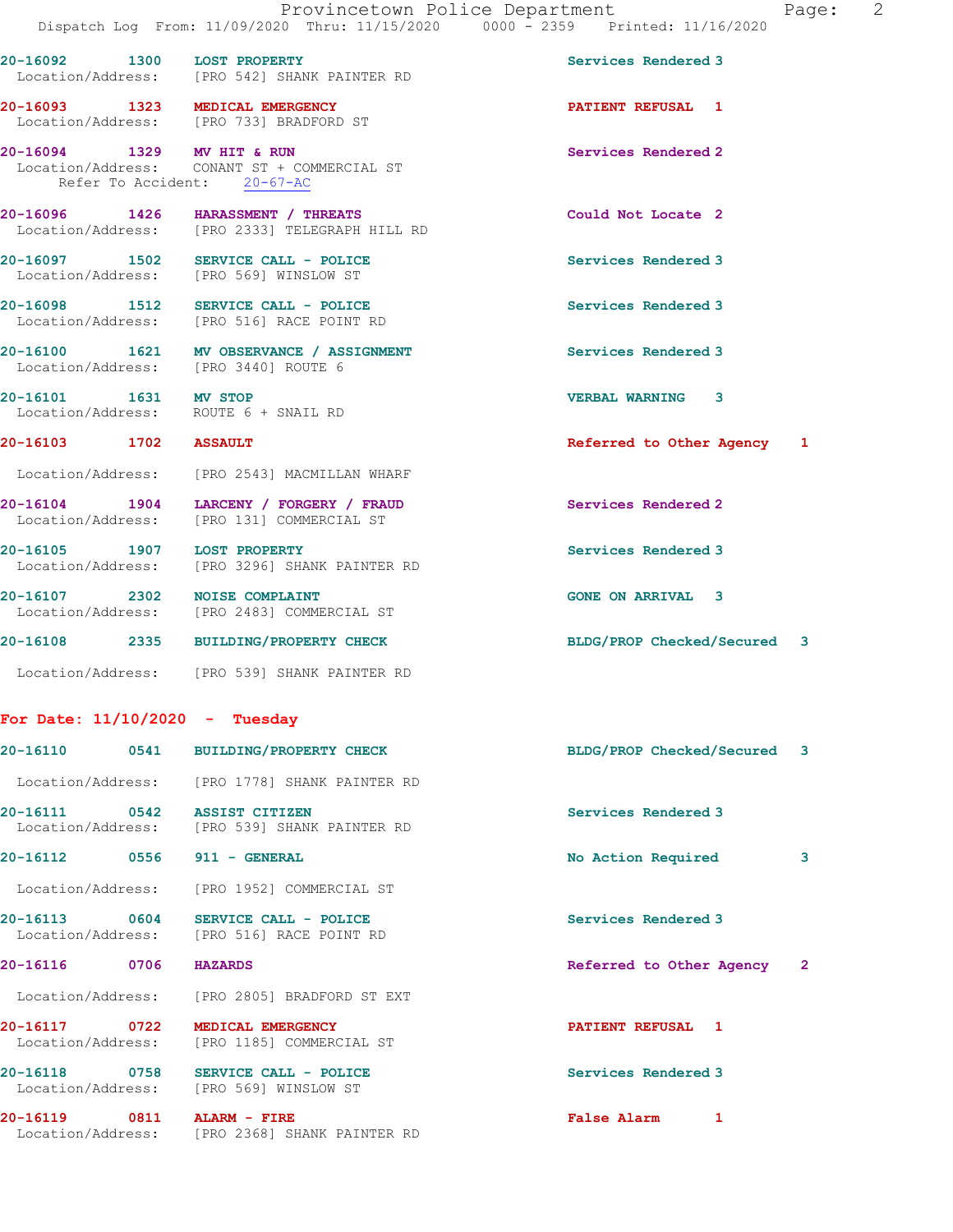|                                                               | 20-16120 0845 ESCORT / TRANSPORT                                                           | Transferred Custody        | 3            |
|---------------------------------------------------------------|--------------------------------------------------------------------------------------------|----------------------------|--------------|
|                                                               | Location/Address: [ORL 1] ROCK HARBOR RD<br>Refer To Arrest: 20-154-AR                     |                            |              |
|                                                               | 20-16121 1000 LARCENY / FORGERY / FRAUD<br>Location/Address: [PRO 3701] BRADFORD ST EXT    | Services Rendered 2        |              |
|                                                               | 20-16122 1002 LARCENY / FORGERY / FRAUD<br>Location/Address: [PRO 1471] COOK ST            | Services Rendered 2        |              |
|                                                               | 20-16124 1042 BUILDING/PROPERTY CHECK<br>Location/Address: [PRO 2206] PILGRIMS LANDING     | Services Rendered 3        |              |
| 20-16125 1043 MV STOP                                         | Location/Address: ROUTE 6 + SHANK PAINTER RD                                               | <b>VERBAL WARNING 3</b>    |              |
|                                                               | 20-16126 1100 ALARM - FIRE<br>Location/Address: [PRO 4019] HARBOR HILL RD                  | Services Rendered 1        |              |
|                                                               | 20-16127 1132 BUILDING/PROPERTY CHECK<br>Location/Address: [PRO 2512] JEROME SMITH RD      | Services Rendered 3        |              |
|                                                               | 20-16128 1220 HARASSMENT / THREATS<br>Location/Address: [PRO 3151] COMMERCIAL ST           | Peace Restored 2           |              |
|                                                               | 20-16130 1303 MEDICAL EMERGENCY                                                            | Transported to Hospital    | 1            |
|                                                               | Location/Address: [PRO 1509] BRADFORD ST                                                   |                            |              |
|                                                               | 20-16132 1309 MEDICAL EMERGENCY<br>Location/Address: [PRO 3222] ALDEN ST                   | PATIENT REFUSAL 1          |              |
| 20-16135 1456 MV HIT & RUN                                    | Location/Address: [PRO 1558] CONANT ST<br>Refer To Accident: 20-68-AC                      | Services Rendered 2        |              |
|                                                               | 20-16134 1457 SERVICE CALL - POLICE<br>Location/Address: [PRO 569] WINSLOW ST              | Services Rendered 3        |              |
| 20-16137 1649 ANIMAL CALL                                     |                                                                                            | <b>Transferred Custody</b> | $\mathbf{2}$ |
|                                                               | Location/Address: [PRO 542] SHANK PAINTER RD                                               |                            |              |
|                                                               | 20-16139         1728      COMPLAINT - GENERAL<br>Location/Address: [PRO 1684] BRADFORD ST | SPOKEN TO<br>$\mathbf{3}$  |              |
| 20-16140 1728 ASSIST CITIZEN                                  | Location/Address: [PRO 1005] NELSON AVE                                                    | Services Rendered 3        |              |
|                                                               | 20-16141 1855 BUILDING/PROPERTY CHECK<br>Location/Address: [PRO 3296] SHANK PAINTER RD     | Services Rendered 3        |              |
|                                                               | 20-16142 1911 PARK, WALK & TALK<br>Location/Address: CENTER ST + COMMERCIAL ST             | Services Rendered 3        |              |
| 20-16144 2054 ASSIST CITIZEN<br>Location/Address: KIMBERLY LN |                                                                                            | Services Rendered 3        |              |
|                                                               | 20-16145 2106 BUILDING/PROPERTY CHECK<br>Location/Address: [PRO 564] BAYBERRY AVE          | Services Rendered 3        |              |
| 20-16146 2118 MV STOP                                         | Location/Address: [PRO 3296] SHANK PAINTER RD                                              | <b>VERBAL WARNING</b><br>3 |              |
| 20-16147 2314 MV COMPLAINT                                    | Location/Address: [PRO 2521] ROUTE 6                                                       | Could Not Locate 2         |              |
| 20-16148 2316 MV STOP                                         | Location/Address: [PRO 537] SHANK PAINTER RD                                               | <b>VERBAL WARNING</b><br>3 |              |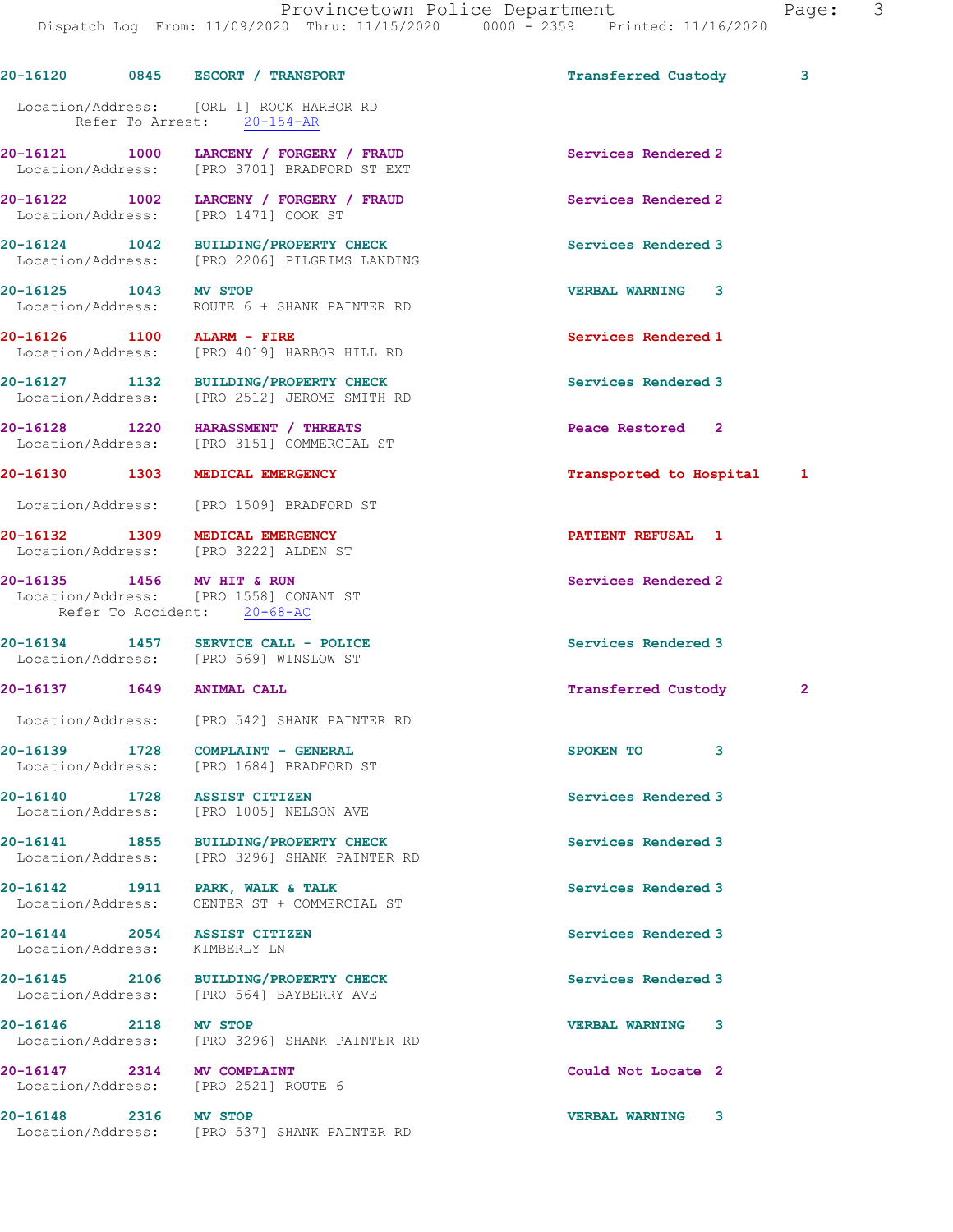# For Date:  $11/11/2020 -$  Wednesday

Location/Address: [PRO 182] COMMERCIAL ST

Location/Address: ATLANTIC AVE

20-16150 0003 MV OBSERVANCE / ASSIGNMENT Services Rendered 3 Location/Address: [PRO 3440] ROUTE 6 20-16151 0127 BUILDING/PROPERTY CHECK Services Rendered 3 Location/Address: [PRO 3430] COMMERCIAL ST 20-16152 0158 BUILDING/PROPERTY CHECK Services Rendered 3 Location/Address: [PRO 106] COMMERCIAL ST 20-16153 0159 BUILDING/PROPERTY CHECK Services Rendered 3 Location/Address: [PRO 2206] PILGRIMS LANDING

20-16154 0216 BUILDING/PROPERTY CHECK Services Rendered 3

20-16155 0234 BUILDING/PROPERTY CHECK Services Rendered 3 Location/Address: [PRO 2499] RACE POINT RD

20-16156 0241 MV OBSERVANCE / ASSIGNMENT Services Rendered 3 Location/Address: ROUTE 6 + SNAIL RD

20-16158 0334 ANIMAL CALL COULD Could Not Locate 2 Location/Address: [PRO 3481] WEST VINE ST

20-16159 0526 BUILDING/PROPERTY CHECK Services Rendered 3 Location/Address: [PRO 444] HIGH POLE HILL

20-16160 0602 SERVICE CALL - POLICE Services Rendered 3<br>
Location/Address: [PRO 516] RACE POINT RD [PRO 516] RACE POINT RD

20-16161 0614 BUILDING/PROPERTY CHECK Services Rendered 3 Location/Address: [PRO 2898] JEROME SMITH RD

20-16162 0736 DISTURBANCE - FIGHT / ARGUMENT SPOKEN TO 1 Location/Address: [PRO 2251] COMMERCIAL ST

20-16163 0804 BUILDING/PROPERTY CHECK Services Rendered 3 Location/Address: [PRO 3259] MACMILLAN WHARF

20-16164 0945 TRESPASS Services Rendered 2 Location/Address: [PRO 545] SHANK PAINTER RD

20-16165 0959 PARK, WALK & TALK Services Rendered 3 Location/Address: [PRO 3296] SHANK PAINTER RD

20-16166 1002 BUILDING/PROPERTY CHECK Services Rendered 3 Location/Address: [PRO 2540] RACE POINT RD

20-16168 1050 MV STOP<br>
Location/Address: [PRO 4041] BRADFORD ST [PRO 4041] BRADFORD ST

Location/Address: [PRO 525] COMMERCIAL ST

Location/Address: ROUTE 6 + SNAIL RD

20-16173 1152 SUSPICIOUS ACTIVITY BLDG/PROP Checked/Secured 2

20-16157 0309 MEDICAL EMERGENCY Transported to Hospital 1

20-16169 1104 MV STOP Citation / Warning Issued 3

20-16171 1133 MV STOP Citation / Warning Issued 3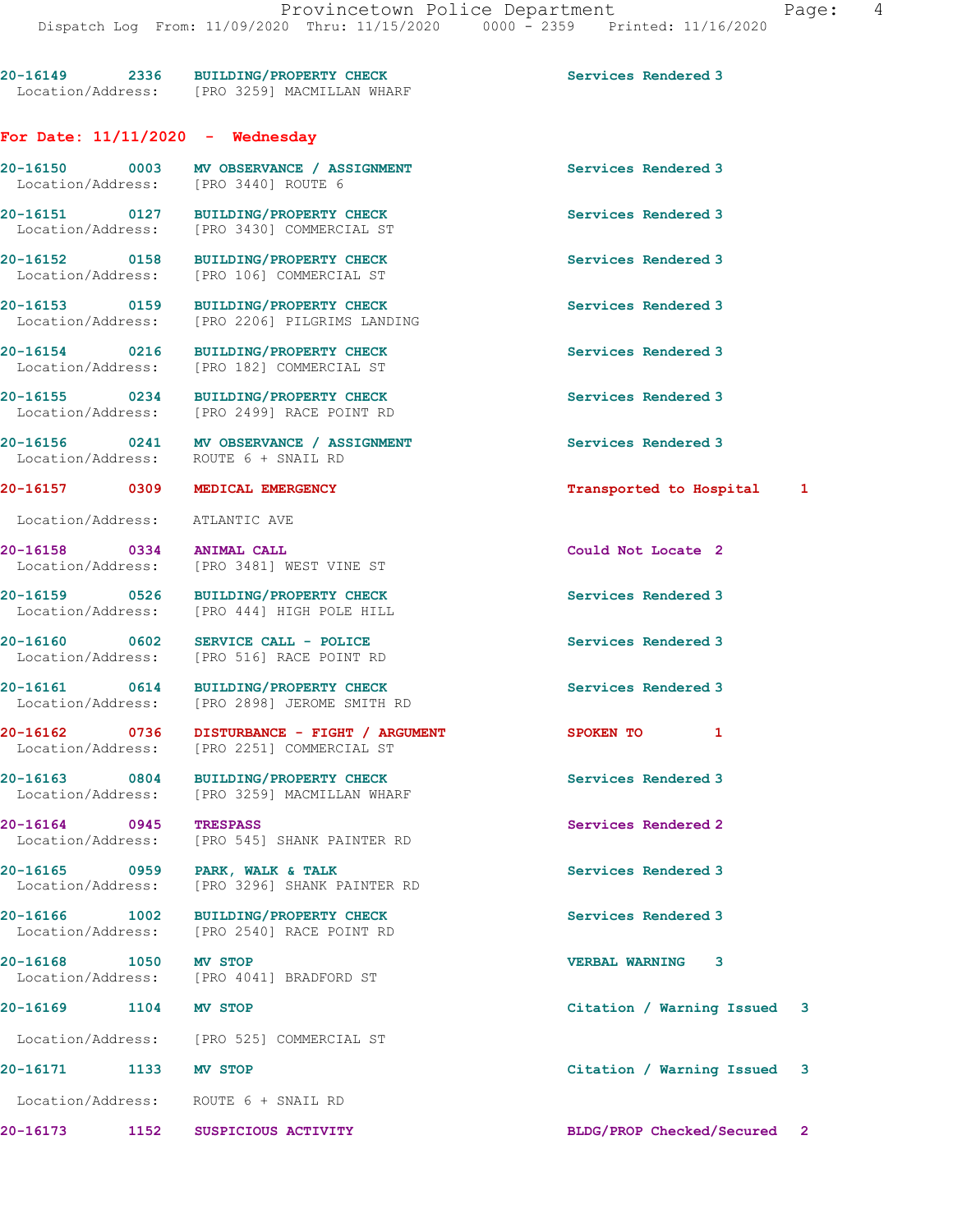20-16175 1238 MV STOP Citation / Warning Issued 3

20-16174 1233 MV OBSERVANCE / ASSIGNMENT Services Rendered 3

Location/Address: [PRO 4156] COMMERCIAL ST

Location/Address: [PRO 2512] JEROME SMITH RD

Location/Address: ROUTE 6 + SNAIL RD

 Location/Address: ROUTE 6 20-16177 1414 ASSIST CITIZEN SPOKEN TO 3<br>
Location/Address: [PRO 1584] MONTELLO ST [PRO 1584] MONTELLO ST 20-16178 1416 LARCENY / FORGERY / FRAUD Services Rendered 2 Location/Address: [PRO 1864] CREEK HILL RD 20-16179 1453 FLIGHT COVERAGE Services Rendered 3 Location/Address: [PRO 516] RACE POINT RD 20-16180 1527 MV OBSERVANCE / ASSIGNMENT Services Rendered 3 Location/Address: COMMERCIAL ST + SNAIL RD 20-16184 1621 ASSIST CITIZEN Services Rendered 3 Location/Address: [PRO 262] CENTER ST 20-16186 1820 MV OBSERVANCE / ASSIGNMENT Services Rendered 3 Location/Address: RYDER ST + BRADFORD ST 20-16187 1923 BUILDING/PROPERTY CHECK Services Rendered 3 Location/Address: [PRO 3259] MACMILLAN WHARF 20-16188 2017 BUILDING/PROPERTY CHECK Services Rendered 3 Location/Address: [PRO 2540] RACE POINT RD 20-16189 2030 BUILDING/PROPERTY CHECK Services Rendered 3 Location/Address: [PRO 3259] MACMILLAN WHARF 20-16190 2035 MEDICAL EMERGENCY Transported to Hospital 1 Location/Address: [PRO 3222] ALDEN ST 20-16191 2041 MV OBSERVANCE / ASSIGNMENT Services Rendered 3 Location/Address: [PRO 106] COMMERCIAL ST 20-16192 2054 MV OBSERVANCE / ASSIGNMENT Services Rendered 3 Location/Address: [PRO 4136] BRADFORD ST 20-16193 2151 BUILDING/PROPERTY CHECK Services Rendered 3 Location/Address: [PRO 3296] SHANK PAINTER RD For Date: 11/12/2020 - Thursday 20-16195 0021 MEDICAL EMERGENCY Transported to Hospital 1 Location/Address: [PRO 442] HARRY KEMP WAY 20-16196 0040 BUILDING/PROPERTY CHECK Services Rendered 3 Location/Address: [PRO 3259] MACMILLAN WHARF 20-16197 0046 BUILDING/PROPERTY CHECK BLDG/PROP Checked/Secured 3 Location/Address: [PRO 2483] COMMERCIAL ST 20-16198 0046 BUILDING/PROPERTY CHECK Services Rendered 3 Location/Address: [PRO 2483] COMMERCIAL ST

20-16199 0529 BUILDING/PROPERTY CHECK Services Rendered 3

20-16200 0532 BUILDING/PROPERTY CHECK Services Rendered 3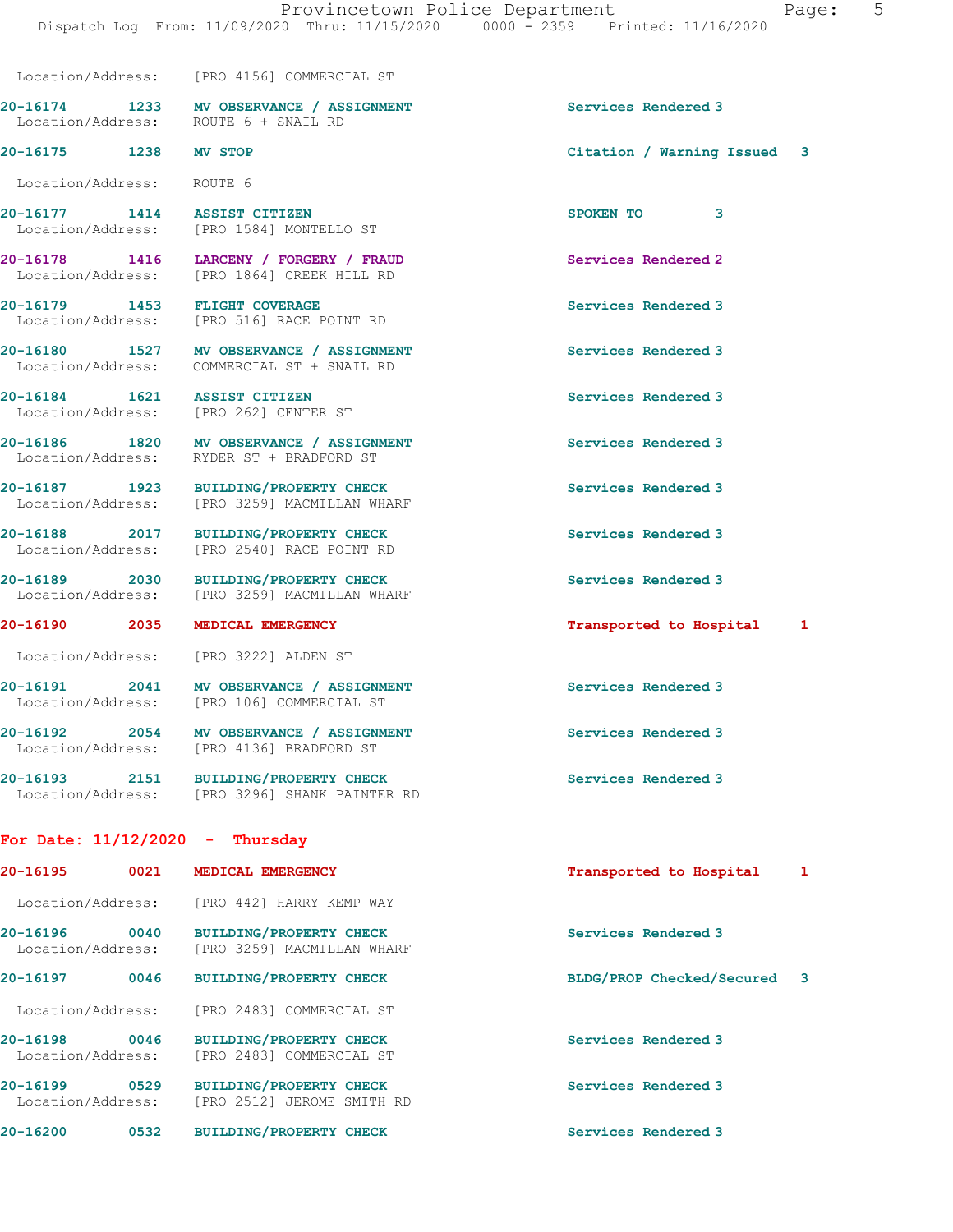Location/Address: [PRO 2540] RACE POINT RD

20-16201 0538 MV OBSERVANCE / ASSIGNMENT Services Rendered 3 Location/Address: ROUTE 6

Location/Address: [PRO 3222] ALDEN ST

20-16202 0600 SERVICE CALL - POLICE 3 Services Rendered 3 Location/Address: [PRO 516] RACE POINT RD

20-16203 0725 ANIMAL CALL 20-16203 Services Rendered 2<br>
Location/Address: [PRO 3304] COMMERCIAL ST [PRO 3304] COMMERCIAL ST

Location/Address: [PRO 3317] CEMETERY RD

20-16205 0732 BUILDING/PROPERTY CHECK BLDG/PROP Checked/Secured 3

Location/Address: [PRO 3318] CEMETERY RD

20-16206 0807 SERVICE CALL - POLICE Services Rendered 3 Location/Address: [PRO 569] WINSLOW ST

20-16207 0817 SERVICE CALL - POLICE Services Rendered 3 Location/Address: [PRO 3296] SHANK PAINTER RD

20-16209 0858 MV OBSERVANCE / ASSIGNMENT Services Rendered 3 Location/Address: [PRO 3440] ROUTE 6

20-16210 1019 ASSIST CITIZEN SPOKEN TO 3 Location/Address: [PRO 2647] SHANK PAINTER RD

20-16213 1058 SERVICE CALL - POLICE 20 Services Rendered 3 Location/Address: [PRO 537] SHANK PAINTER RD

20-16216 1200 LOST PROPERTY Services Rendered 3 Location/Address: [PRO 542] SHANK PAINTER RD

20-16219 1303 LARCENY / FORGERY / FRAUD Services Rendered 2 Location/Address: [PRO 2315] CONWELL ST

20-16222 1456 SERVICE CALL - POLICE Services Rendered 3 Location/Address: [PRO 569] WINSLOW ST

20-16224 1541 MV OBSERVANCE / ASSIGNMENT Services Rendered 3 Location/Address: HIGH POLE HILL + BRADFORD ST

20-16226 1600 MV OBSERVANCE / ASSIGNMENT Services Rendered 3 Location/Address: [PRO 3430] COMMERCIAL ST + SNAIL RD

20-16228 1700 PARK, WALK & TALK Services Rendered 3 Location/Address: [PRO 183] COMMERCIAL ST

20-16229 1727 MV OBSERVANCE / ASSIGNMENT Services Rendered 3 Location/Address: SHANK PAINTER RD + PROVINCE RD

20-16231 1851 BUILDING/PROPERTY CHECK Services Rendered 3 Location/Address: [PRO 537] SHANK PAINTER RD

20-16233 1851 PARK, WALK & TALK Services Rendered 3 Location/Address: [PRO 539] SHANK PAINTER RD

20-16234 1935 SERVE WARRANT Could Not Locate 3 Location/Address: [PRO 437] FREEMAN ST

20-16235 2048 BUILDING/PROPERTY CHECK Services Rendered 3 Location/Address: [PRO 525] COMMERCIAL ST

20-16204 0731 BUILDING/PROPERTY CHECK BLDG/PROP Checked/Secured 3

20-16225 1545 MEDICAL EMERGENCY 1988 120 1 Transported to Hospital 1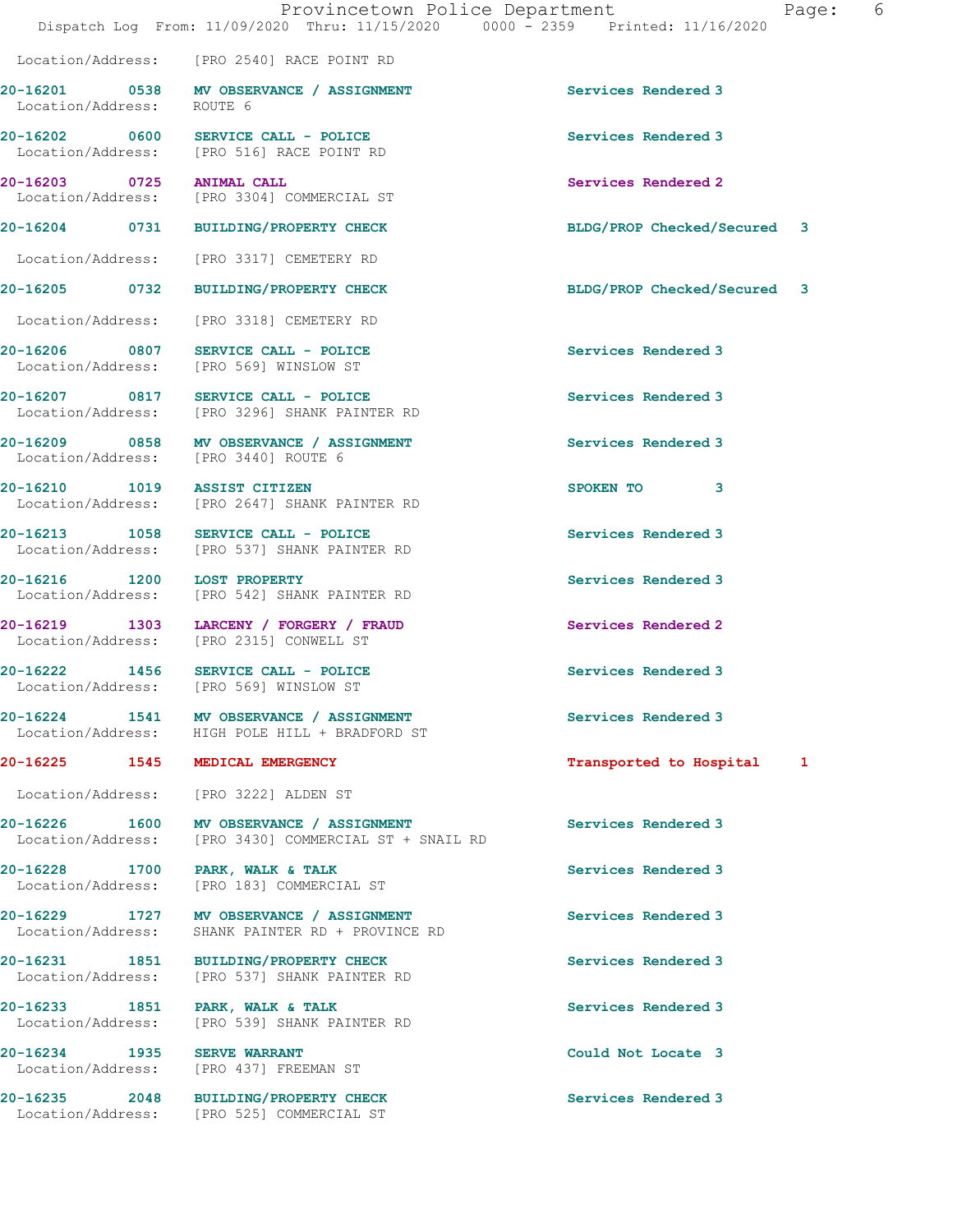Location/Address: [PRO 3259] MACMILLAN WHARF 20-16237 2109 MV OBSERVANCE / ASSIGNMENT Services Rendered 3 Location/Address: [PRO 106] COMMERCIAL ST 20-16238 2126 MV OBSERVANCE / ASSIGNMENT Services Rendered 3 Location/Address: BRADFORD ST + RYDER ST 20-16239 2159 VANDALISM Investigated 3 Location/Address: [PRO 2491] COMMERCIAL ST

20-16236 2050 BUILDING/PROPERTY CHECK Services Rendered 3

## For Date: 11/13/2020 - Friday

20-16240 0009 BUILDING/PROPERTY CHECK Services Rendered 3 Location/Address: [PRO 2489] BRADFORD ST 20-16241 0010 BUILDING/PROPERTY CHECK Services Rendered 3

20-16243 0019 BUILDING/PROPERTY CHECK Services Rendered 3

20-16244 0116 MV OBSERVANCE / ASSIGNMENT Services Rendered 3

Location/Address: ROUTE 6

20-16252 0755 BUILDING/PROPERTY CHECK Services Rendered 3

Location/Address:

20-16254 0808 ALARM - FIRE **False Alarm 1**<br>
Location/Address: [PRO 3222] ALDEN ST

Location/Address: [PRO 569] WINSLOW ST

Location/Address: [PRO 3259] MACMILLAN WHARF

Location/Address: [PRO 2491] COMMERCIAL ST

Location/Address: ROUTE 6 + SNAIL RD

20-16245 0124 MV OBSERVANCE / ASSIGNMENT Services Rendered 3 Location/Address: [PRO 4136] BRADFORD ST

20-16246 0210 BUILDING/PROPERTY CHECK Services Rendered 3 Location/Address: [PRO 2540] RACE POINT RD

20-16247 0241 BUILDING/PROPERTY CHECK Services Rendered 3<br>
Location/Address: [PRO 2206] PILGRIMS LANDING Location/Address: [PRO 2206] PILGRIMS LANDING

20-16248 0433 MV OBSERVANCE / ASSIGNMENT Services Rendered 3 Location/Address: [PRO 3099] SHANK PAINTER RD

Location/Address: [PRO 3222] ALDEN ST

20-16250 0534 MV OBSERVANCE / ASSIGNMENT Services Rendered 3

20-16251 0606 SERVICE CALL - POLICE Services Rendered 3 Location/Address: [PRO 516] RACE POINT RD

Location/Address: [PRO 526] RYDER ST EXT

20-16253 0757 SERVICE CALL - POLICE Services Rendered 3<br>
Location/Address: [PRO 569] WINSLOW ST

[PRO 3222] ALDEN ST

20-16256 1013 FOLLOW UP Services Rendered 2 Location/Address: [PRO 545] SHANK PAINTER RD

20-16257 1022 FOLLOW UP Services Rendered 2 Location/Address: [PRO 1483] MECHANIC ST

20-16259 1058 MV OBSERVANCE / ASSIGNMENT Services Rendered 3 Location/Address: [PRO 3440] ROUTE 6

20-16263 1459 SCHOOL CROSSING Services Rendered 3

### 20-16249 0441 MEDICAL EMERGENCY Transported to Hospital 1

20-16264 1546 ANIMAL CALL Referred to Other Agency 2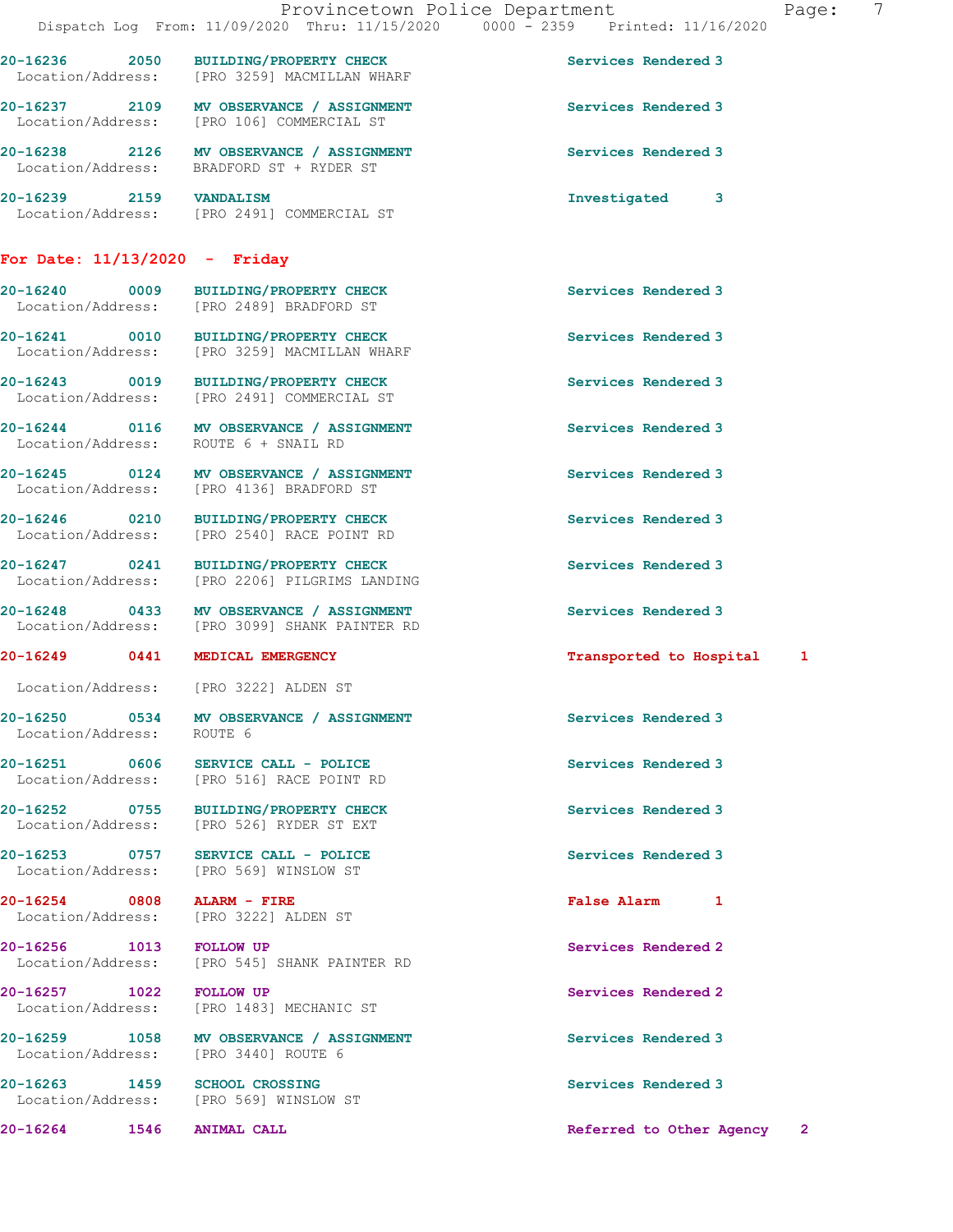[PRO 1493] UPPER MILLER HILL RD

Location/Address: PROVINCELANDS RD + BRADFORD ST EXT

20-16265 1554 BUILDING/PROPERTY CHECK Services Rendered 3 Location/Address: [PRO 2206] PILGRIMS LANDING

Location/Address: [PRO 542] SHANK PAINTER RD

Location/Address: [PRO 3150] BAYVIEW AVE

20-16267 1639 MV OBSERVANCE / ASSIGNMENT Services Rendered 3 Location/Address: RYDER ST + BRADFORD ST

20-16269 1659 SERVE PROTECTION ORDER Could Not Locate 2 Location/Address: [PRO 3737] BRADFORD ST

20-16270 1709 MEDICAL EMERGENCY 1992 20-16270 PATIENT REFUSAL 1<br>
Location/Address: [PRO 1493] UPPER MILLER HILL RD

Location/Address: [PRO 3712] RYDER ST EXT

20-16274 1925 MV OBSERVANCE / ASSIGNMENT Services Rendered 3 Location/Address: COMMERCIAL ST + SNAIL RD

20-16275 2000 MV OBSERVANCE / ASSIGNMENT Services Rendered 3 Location/Address: ROUTE 6 + SNAIL RD

20-16276 2020 ANIMAL CALL Services Rendered 2 Location/Address: [PRO 2277] BRADFORD ST

20-16277 2057 FOLLOW UP FOLLOW UP 2 Location/Address: [PRO 1174] WINTHROP ST

20-16279 2110 BUILDING/PROPERTY CHECK Services Rendered 3<br>
Location/Address: [PRO 2483] COMMERCIAL ST

[PRO 2483] COMMERCIAL ST

20-16280 2129 MV OBSERVANCE / ASSIGNMENT Services Rendered 3 Location/Address: BRADFORD ST + SHANK PAINTER RD

20-16281 2209 MV STOP VERBAL WARNING 3 Location/Address: BANGS ST + BRADFORD ST

20-16282 2219 BUILDING/PROPERTY CHECK Services Rendered 3 Location/Address: [PRO 3259] MACMILLAN WHARF

20-16283 2306 MV OBSERVANCE / ASSIGNMENT Services Rendered 3 Location/Address: JEROME SMITH RD + SHANK PAINTER RD

20-16284 2325 MEDICAL EMERGENCY PATIENT REFUSAL 1 Location/Address: [PRO 442] HARRY KEMP WAY

20-16286 2338 MV OBSERVANCE / ASSIGNMENT Services Rendered 3 Location/Address: BRADFORD ST + HOWLAND ST

For Date: 11/14/2020 - Saturday

20-16287 0017 BUILDING/PROPERTY CHECK Services Rendered 3 Location/Address: [PRO 60] BRADFORD ST 20-16288 0020 BUILDING/PROPERTY CHECK Services Rendered 3 Location/Address: [PRO 3430] COMMERCIAL ST 20-16289 0030 BUILDING/PROPERTY CHECK Services Rendered 3 Location/Address: [PRO 2206] PILGRIMS LANDING 20-16291 0052 MV OBSERVANCE / ASSIGNMENT Services Rendered 3

20-16266 1605 SERVE PROTECTION ORDER Services Rendered 2

20-16268 1622 CRAIG'S LIST SCAM Services Rendered 2

20-16273 1812 BUILDING/PROPERTY CHECK BLDG/PROP Checked/Secured 3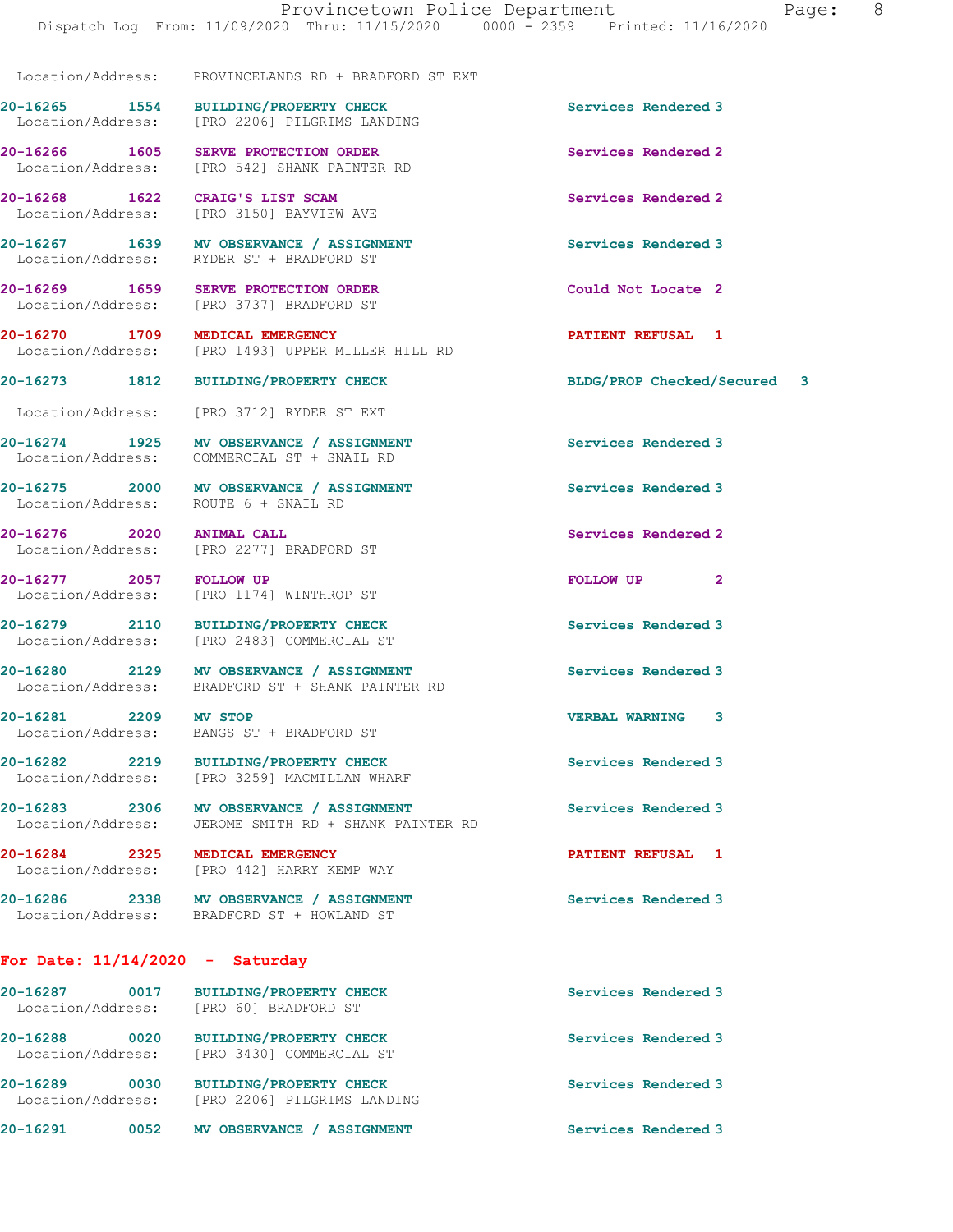Location/Address: [PRO 3440] ROUTE 6

20-16292 0113 BUILDING/PROPERTY CHECK Services Rendered 3 Location/Address: [PRO 488] MAYFLOWER ST

20-16294 0214 BUILDING/PROPERTY CHECK BLDG/PROP Checked/Secured 3

Location/Address: [PRO 1778] SHANK PAINTER RD

20-16306 0956 ANIMAL CALL Services Rendered 2 Location/Address: COMMERCIAL ST

Location/Address: FISHBURN CT

20-16295 0218 BY-LAW VIOLATION SPOKEN TO 2<br>
Location/Address: SHANK PAINTER RD + PROVINCE RD SHANK PAINTER RD + PROVINCE RD

20-16296 0228 BUILDING/PROPERTY CHECK Services Rendered 3 Location/Address: [PRO 2540] RACE POINT RD

20-16297 0232 MV OBSERVANCE / ASSIGNMENT Services Rendered 3 Location/Address: ROUTE 6 + SNAIL RD

20-16298 0517 MV OBSERVANCE / ASSIGNMENT Services Rendered 3 Location/Address: SHANK PAINTER RD + JEROME SMITH RD

20-16299 0535 MV OBSERVANCE / ASSIGNMENT Services Rendered 3 Location/Address: [PRO 521] ROUTE 6

20-16300 0557 BUILDING/PROPERTY CHECK Services Rendered 3 Location/Address: [PRO 2898] JEROME SMITH RD

20-16301 0746 FLIGHT COVERAGE Services Rendered 3 Location/Address: [PRO 516] RACE POINT RD

20-16302 0804 SERVICE CALL - POLICE Services Rendered 3 Location/Address: [PRO 3296] SHANK PAINTER RD

20-16303 0914 FOLLOW UP Could Not Locate 2<br>
Location/Address: [PRO 2283] COMMERCIAL ST [PRO 2283] COMMERCIAL ST

Location/Address: [PRO 3430] COMMERCIAL ST

20-16307 0959 SERVE PROTECTION ORDER SPOKEN TO 2 Location/Address: [PRO 542] SHANK PAINTER RD

20-16308 1017 LOST PROPERTY Services Rendered 3 Location/Address: [PRO 2483] COMMERCIAL ST

20-16309 1054 LOST TRAILER PLATE Services Rendered 3 Location/Address: [PRO 2191] MAYFLOWER AVE

20-16310 1057 ALARM - FIRE<br>
Location/Address: [PRO 1625] COMMERCIAL ST [PRO 1625] COMMERCIAL ST

20-16312 1112 PET PANTRY<br>
Location/Address: [PRO 537] SHANK PAINTER RD<br>
Services Rendered 3 [PRO 537] SHANK PAINTER RD

Location/Address: [PRO 526] RYDER ST EXT

20-16316 1207 MEDICAL EMERGENCY **1208** PATIENT REFUSAL 1 Location/Address: [PRO 1892] SHANK PAINTER RD

20-16318 1236 LOST HYUNDAI KEYS Services Rendered 3 Location/Address: [PRO 542] SHANK PAINTER RD

20-16305 0949 BUILDING/PROPERTY CHECK BLDG/PROP Checked/Secured 3

20-16313 1115 HAZARDS Referred to Other Agency 2

20-16314 1118 SERVE SUMMONS Services Rendered 3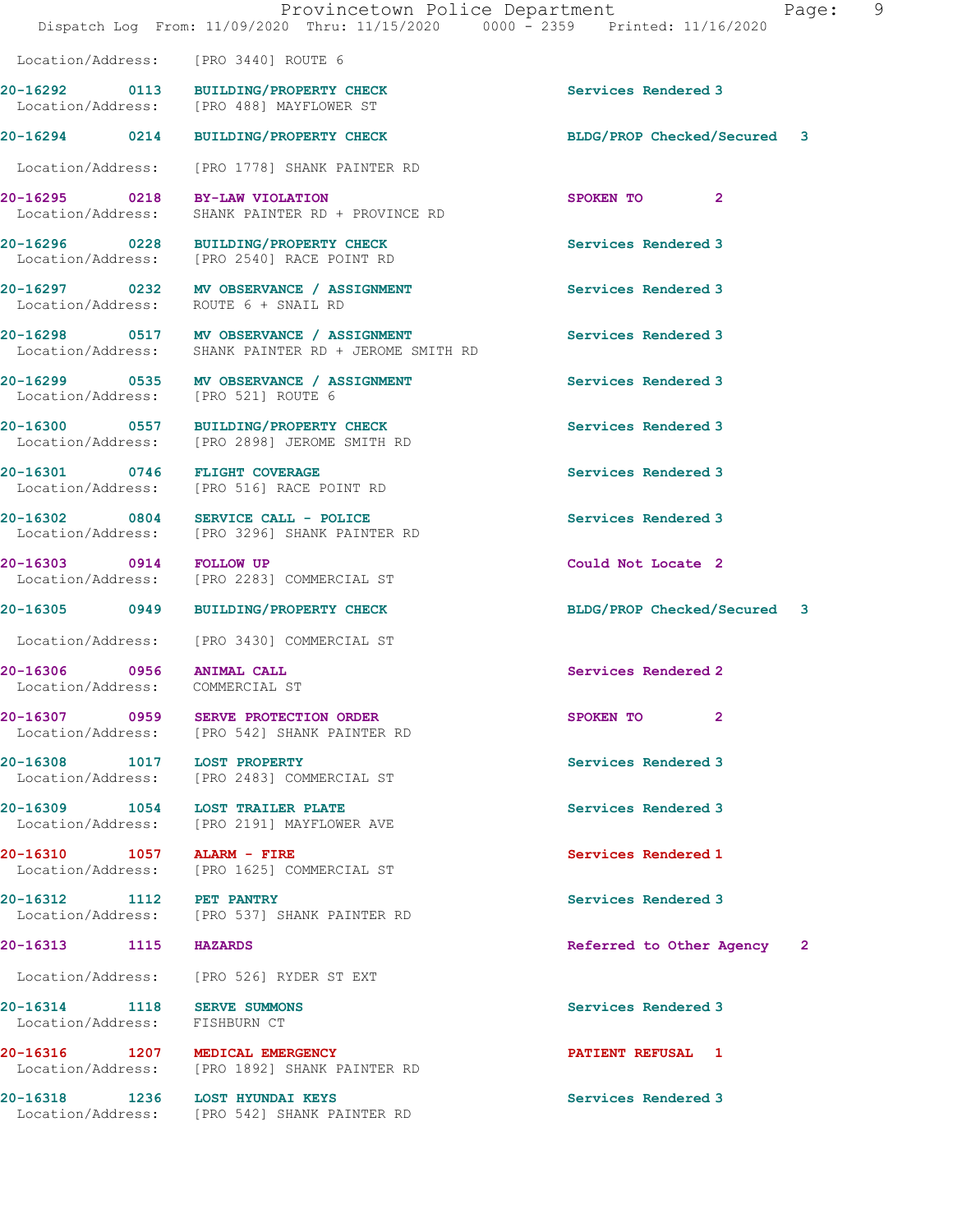Dispatch Log From: 11/09/2020 Thru: 11/15/2020 0000 - 2359 Printed: 11/16/2020 20-16319 1326 BUILDING/PROPERTY CHECK BLDG/PROP Checked/Secured 3 Location/Address: [PRO 2490] PROVINCELANDS RD 20-16320 1455 KEEP THE PEACE Services Rendered 2 Location/Address: [PRO 1005] NELSON AVE 20-16322 1537 BUILDING/PROPERTY CHECK Services Rendered 3 Location/Address: [PRO 106] COMMERCIAL ST 20-16324 1652 BUILDING/PROPERTY CHECK Services Rendered 3<br>
Location/Address: [PRO 2483] COMMERCIAL ST [PRO 2483] COMMERCIAL ST 20-16325 1729 BUILDING/PROPERTY CHECK Services Rendered 3 Location/Address: [PRO 2540] RACE POINT RD 20-16326 1731 MV OBSERVANCE / ASSIGNMENT Services Rendered 3 Location/Address: SEASHORE PARK DR + RACE POINT RD 20-16328 1800 MEDICAL EMERGENCY Transported to Hospital 1 Location/Address: [PRO 80] CARVER ST 20-16329 1825 MV STOP 1825 20-16329 VERBAL WARNING 3<br>
Location/Address: [PRO 3201] MONTELLO ST Location/Address: [PRO 3201] MONTELLO ST 20-16330 1859 MEDICAL EMERGENCY **1859 1869 1869 1869** Transported to Hospital 1 Location/Address: [PRO 3429] OAK DR 20-16331 2016 BUILDING/PROPERTY CHECK Services Rendered 3 Location/Address: [PRO 539] SHANK PAINTER RD 20-16333 2044 911 - GENERAL Services Rendered 1 Location/Address: [PRO 191] COMMERCIAL ST 20-16332 2045 PARK, WALK & TALK Services Rendered 3 Location/Address: [PRO 2494] BRADFORD ST 20-16334 2050 BUILDING/PROPERTY CHECK BLDG/PROP Checked/Secured 3 Location/Address: [PRO 3033] COMMERCIAL ST 20-16336 2222 911 - GENERAL Could Not Locate 1 Location/Address: [PRO 191] COMMERCIAL ST 20-16337 2334 BUILDING/PROPERTY CHECK Services Rendered 3 Location/Address: [PRO 537] SHANK PAINTER RD 20-16339 2340 MV OBSERVANCE / ASSIGNMENT Services Rendered 3 Location/Address: BRADFORD ST + STANDISH ST For Date: 11/15/2020 - Sunday 20-16340 0001 MV OBSERVANCE / ASSIGNMENT Services Rendered 3 ROUTE 6 + HOWLAND ST 20-16341 0019 BUILDING/PROPERTY CHECK Services Rendered 3

20-16342 0019 BUILDING/PROPERTY CHECK BLDG/PROP Checked/Secured 3

20-16343 0034 MV OBSERVANCE / ASSIGNMENT Services Rendered 3

20-16344 0040 MV STOP VERBAL WARNING 3

HARRY KEMP WAY + CONWELL ST

Location/Address: [PRO 3430] COMMERCIAL ST

Location/Address: [PRO 182] COMMERCIAL ST

Location/Address: BRADFORD ST + THISTLEMORE RD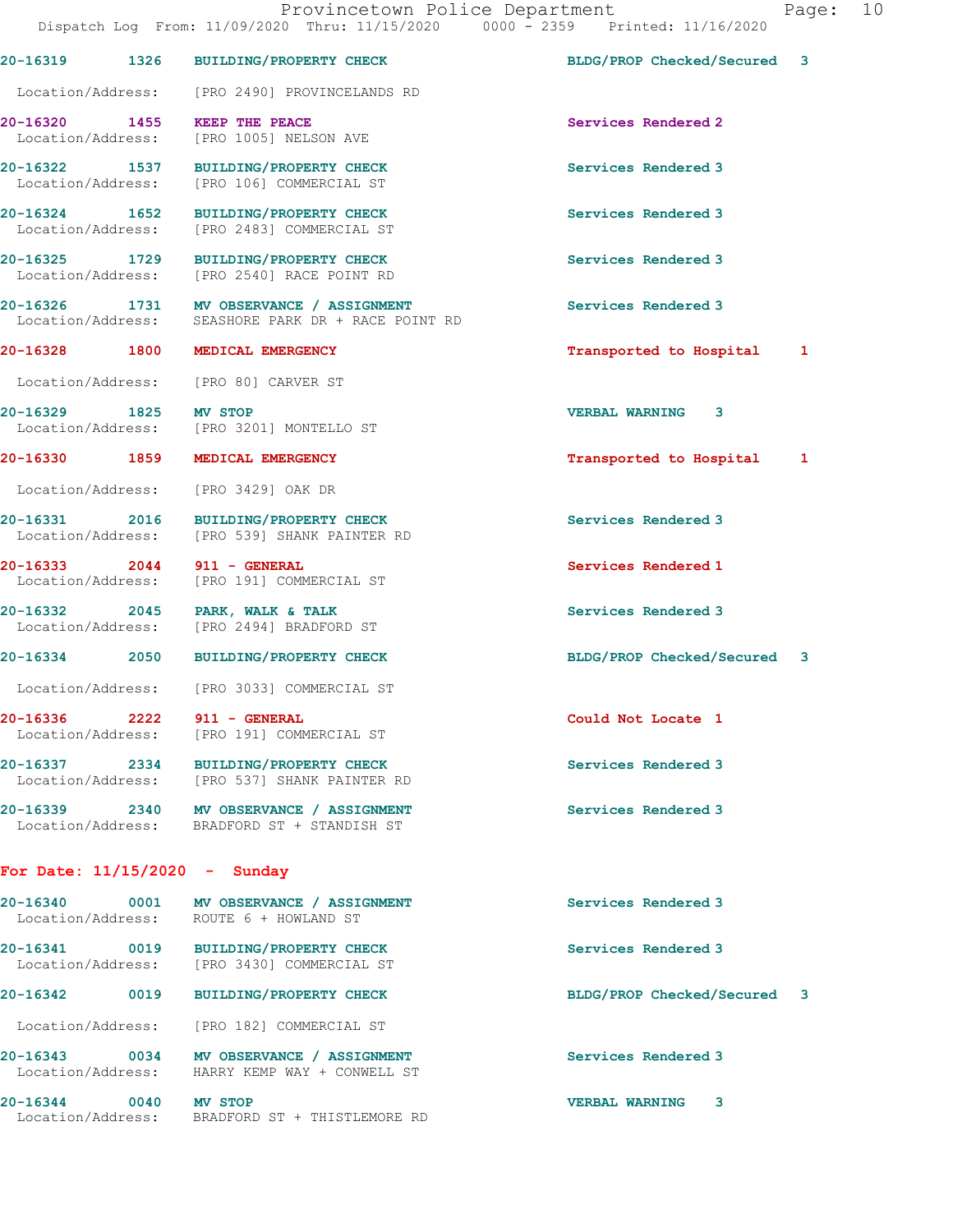20-16345 0053 BUILDING/PROPERTY CHECK Services Rendered 3 Location/Address: [PRO 526] RYDER ST EXT 20-16347 0119 BUILDING/PROPERTY CHECK Services Rendered 3 Location/Address: [PRO 2483] COMMERCIAL ST 20-16348 0121 MV OBSERVANCE / ASSIGNMENT No Action Required 3 Location/Address: [PRO 106] COMMERCIAL ST 20-16349 0128 BUILDING/PROPERTY CHECK BLDG/PROP Checked/Secured 3 Location/Address: [PRO 440] HARRY KEMP WAY 20-16350 0129 ALARM - GENERAL False Alarm 1 [PRO 4152] BRADFORD ST 20-16351 0221 BUILDING/PROPERTY CHECK BLDG/PROP Checked/Secured 3 Location/Address: [PRO 530] SHANK PAINTER RD 20-16352 0337 BUILDING/PROPERTY CHECK BLDG/PROP Checked/Secured 3 Location/Address: [PRO 516] RACE POINT RD 20-16353 0429 MV OBSERVANCE / ASSIGNMENT Services Rendered 3 Location/Address: HOWLAND ST + ROUTE 6 20-16354 0516 MV OBSERVANCE / ASSIGNMENT Services Rendered 3 Location/Address: BRADFORD ST + HIGH POLE HILL 20-16355 0518 BUILDING/PROPERTY CHECK Services Rendered 3 Location/Address: [PRO 521] ROUTE 6 20-16357 0749 SERVICE CALL - POLICE Services Rendered 3 Location/Address: [PRO 516] RACE POINT RD 20-16358 0826 MV OBSERVANCE / ASSIGNMENT Services Rendered 3 Location/Address: [PRO 2521] ROUTE 6 20-16359 0839 MEDICAL EMERGENCY Services Rendered 1 1 Location/Address: [PRO 2909] COMMERCIAL ST 20-16360 0916 MV STOP VERBAL WARNING 3 Location/Address: ROUTE 6 + SNAIL RD 20-16361 1011 BUILDING/PROPERTY CHECK BLDG/PROP Checked/Secured 3 Location/Address: [PRO 2490] PROVINCELANDS RD 20-16362 1044 BUILDING/PROPERTY CHECK BLDG/PROP Checked/Secured 3 Location/Address: [PRO 2977] COMMERCIAL ST 20-16363 1122 MEDICAL EMERGENCY 120 1 Transported to Hospital 1 Location/Address: [PRO 3222] ALDEN ST 20-16365 1227 ASSIST DEPARTMENT / MUTUAL AID Services Rendered 3 Location/Address: [TRU 228] SHORE RD 20-16366 1236 GENERAL INFO Services Rendered 3 Location/Address: ROUTE 6 + SHANK PAINTER RD 20-16368 1313 911 - GENERAL Could Not Locate 1 Location/Address: [PRO 60] BRADFORD ST 20-16369 1414 ANIMAL CALL Could Not Locate 2 Location/Address: [PRO 444] HIGH POLE HILL

20-16371 1504 BUILDING/PROPERTY CHECK Services Rendered 3